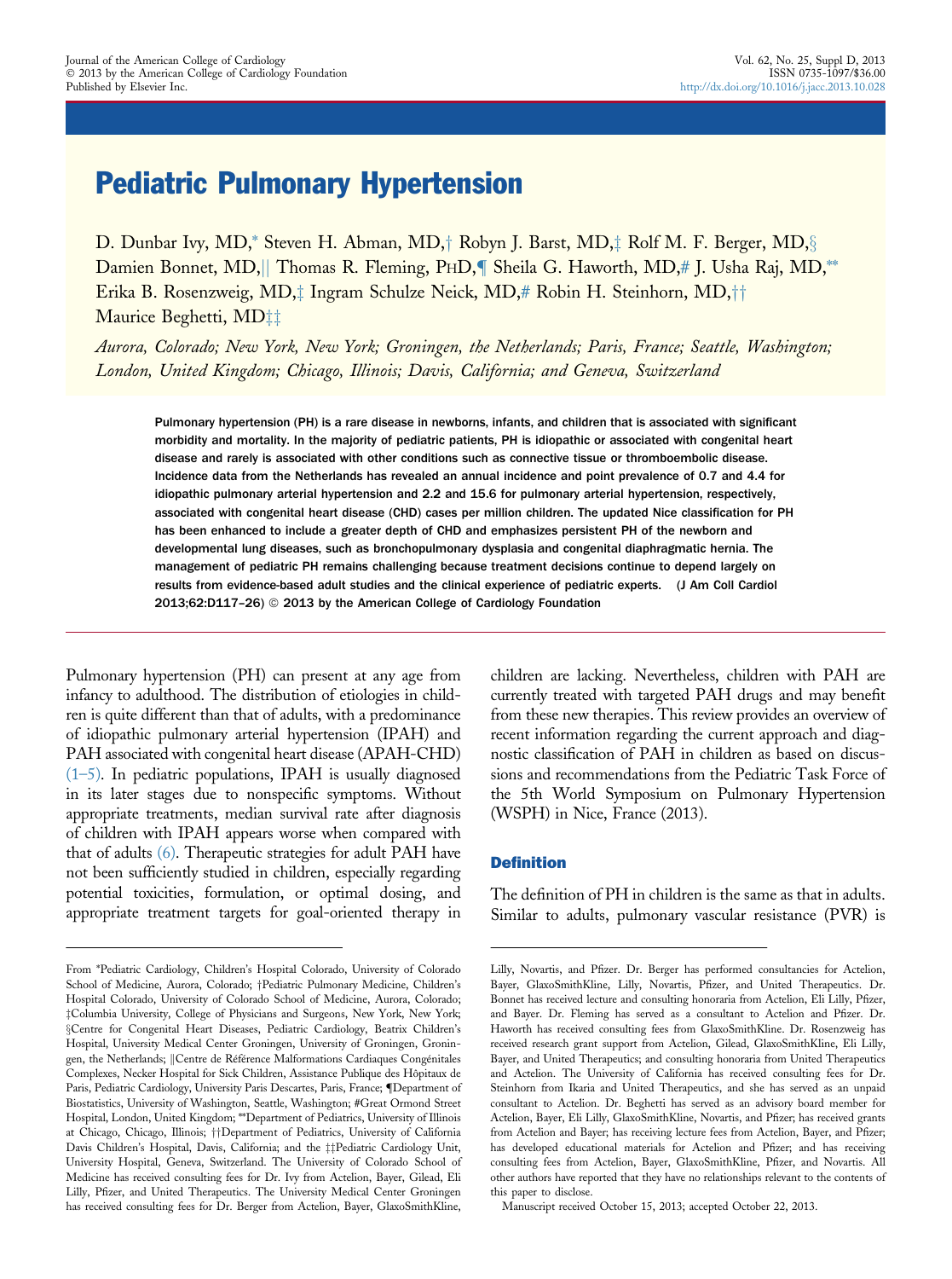**Abbreviations** and Acronyms

APAH-CHD = pulmonary arterial hypertension associated with congenital heart disease

AVT = acute vasodilator testing

CHD = congenital heart disease

HPAH = hereditary pulmonary arterial hypertension

IPAH = idiopathic pulmonary arterial hypertension

PAPm = mean pulmonary artery pressure

PH = pulmonary hypertension

PHVD = pulmonary hypertensive vascular disease

PPHN = persistent pulmonary hypertension of the newborn

PVR = pulmonary vascular resistance

SVR = systemic vascular resistance

excluded in the definition of PH. Absolute pulmonary artery pressure falls after birth, reaching levels that are comparable to adult values within 2 months after birth. After 3 months of age in term babies at sea level, PH is present when the mean pulmonary pressure exceeds 25 mm Hg in the presence of an equal distribution of blood flow to all segments of both lungs. This definition does not carry any implication of the presence or absence of pulmonary hypertensive vascular disease (PHVD). In particular, PVR is important in the diagnosis and management of PHVD in children with CHD.

In defining the response to acute vasodilator testing (AVT), it is critical to initially determine the purpose of the test for the care of the individual child. Three separate situations may be evaluated. First, AVT is critical for determining possible treat-

ment with calcium channel blockers (CCBs) in patients with IPAH. Second, AVT may be helpful in the assessment of operability in children with CHD. Third, AVT may aid in assessing long-term prognosis. There is no drug standard for AVT in pediatrics; however, inhaled nitric oxide (dose range 20 to 80 parts per million) has been used most frequently and is advised if available for this purpose [\(3,4,7](#page-7-0)–11). In the child with IPAH, a robust positive response during AVT may be used to determine whether or not treatment with a CCB may be beneficial. Use of the modified Barst criteria, which is defined as a 20% decrease in mean pulmonary artery pressure (PAPm) with normal or sustained cardiac output and no change or decrease in the ratio of pulmonary to systemic vascular resistance (PVR/ SVR) has been associated with a sustained response to CCBs [\(12\)](#page-7-0). Although generally used in adult settings, evaluation of the Sitbon criteria (e.g., a decrease in PAPm by 10 mm Hg to a value <40 mm Hg with sustained cardiac output) has not been studied adequately in children with IPAH to determine if these criteria are appropriate, in particular with regard to long-term response [\(13\).](#page-7-0) In assessing operability in CHD, there is no established protocol for AVT or proven criteria for assessing the response with respect to either operability or long-term outcomes (level C). Although many studies have evaluated retrospective criteria for operability, such as PVR/SVR [\(9,14\),](#page-7-0) there is no solid evidence to support the absolute mean pulmonary pressure, PVR index, or PVR/SVR in response to AVT that determines operability with adequate sensitivity and specificity to predict a favorable long-term outcome. The preponderance of data used for evaluation of operability includes baseline hemodynamics and clinical characteristics [\(15\).](#page-7-0) In assessing prognosis in IPAH and repaired CHD, AVT may be predictive. The Barst and Sitbon criteria have each been shown to be of predictive value in IPAH in children and adults [\(12,16,17\).](#page-7-0)

# Classification

As a modification of the past Dana Point classification [\(18\),](#page-7-0) the Nice clinical classification of PH further highlights aspects of pediatric disorders, especially in regard to childhood disorders that may be increasingly encountered by specialists treating adults with PH [\(Table 1\)](#page-2-0). Children with PH who were diagnosed in the neonatal through adolescent age ranges are now surviving into adulthood; thus, a common classification is required to facilitate transition from pediatric to adult services. In addition, goals for improving pediatric classification systems include the need for clarification of disease phenotype, encouraging new thinking on causation and disease pathobiology, enhancement of diagnostic evaluations, improvements in correlations of phenotype and therapeutic responsiveness, and enhancement of clinical trial design. As a result, the Pediatric Task Force recommended several changes for implementation in the WSPH meeting proceedings.

In particular, the Nice classification now includes additional novel genetic disorders causing PAH, including those related to mutations in the following genes: SMAD 9, caveolin 1 [\(19\),](#page-7-0) potassium channel KCNK3 [\(20\),](#page-7-0) and T-box 4 (small patella syndrome) [\(21\).](#page-7-0)

Persistent pulmonary hypertension of the newborn (PPHN), due to its particular anatomic and physiological nature, has been moved to a separate subcategory in group 1 to emphasize unique aspects of its timing of onset immediately after birth, time course, and therapeutic strategies. In group 2, congenital and acquired left heart inflow and outflow tract obstruction has been added [\(22\).](#page-7-0) Lesions in this category include pulmonary vein stenosis, cor triatriatum, supravalvular mitral ring, mitral stenosis, subaortic stenosis, aortic valve stenosis, and coarctation of the aorta associated with an increased left ventricular end-diastolic pressure. In group 3, developmental lung diseases have been emphasized due to growing recognition of the important role of abnormal lung vascular growth in the pathogenesis of PH and impaired lung structure in these disorders [\(Table 2](#page-2-0)). Congenital diaphragmatic hernia (CDH) and bronchopulmonary dysplasia (BPD) [\(Fig. 1\)](#page-3-0) have been highlighted due to their relative frequency and the critical role of PH in determining survival and longterm outcomes (23–[25\).](#page-8-0) Several other developmental disorders, such as surfactant protein deficiencies and alveolar capillary dysplasia, are now included as relatively rare but important causes of PH ([Table 2\)](#page-2-0). In the neonate, these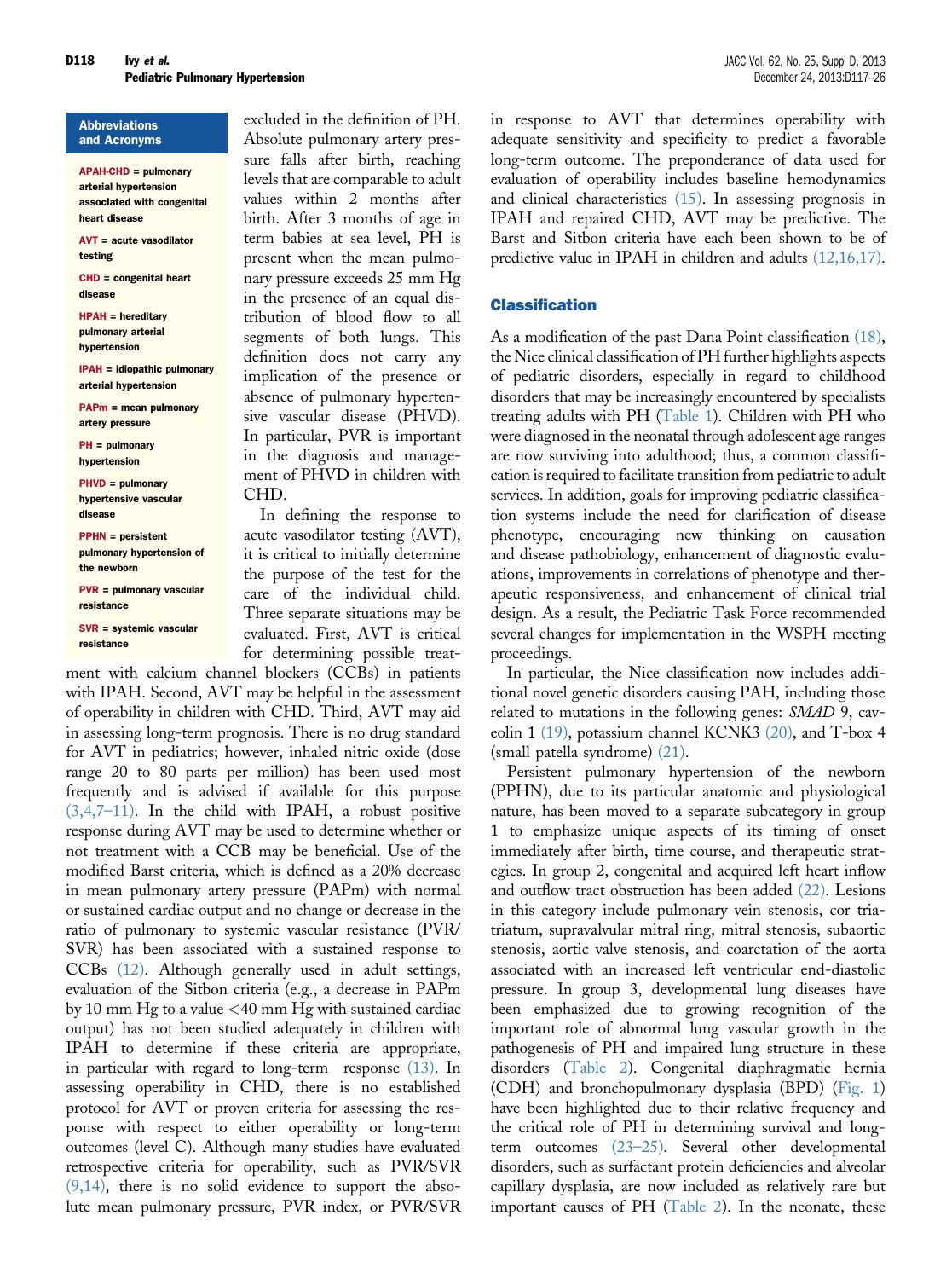<span id="page-2-0"></span>

| Table 1<br>Updated Classification of Pulmonary Hypertension*                                                                                                                                                                                                                                                                                                                                                                                                                                                                | <b>Developmental Lung Diseases Associated With</b><br>Table 2<br><b>Pulmonary Hypertension</b>                                                                                                                                                                                                                                                                                                                                                                                                                                                                                                                                                                                                                                                                                                                                                                                                                                                                                                                                                                                                                                                                                                                      |  |
|-----------------------------------------------------------------------------------------------------------------------------------------------------------------------------------------------------------------------------------------------------------------------------------------------------------------------------------------------------------------------------------------------------------------------------------------------------------------------------------------------------------------------------|---------------------------------------------------------------------------------------------------------------------------------------------------------------------------------------------------------------------------------------------------------------------------------------------------------------------------------------------------------------------------------------------------------------------------------------------------------------------------------------------------------------------------------------------------------------------------------------------------------------------------------------------------------------------------------------------------------------------------------------------------------------------------------------------------------------------------------------------------------------------------------------------------------------------------------------------------------------------------------------------------------------------------------------------------------------------------------------------------------------------------------------------------------------------------------------------------------------------|--|
| 1. Pulmonary arterial hypertension<br>1.1 Idiopathic PAH<br>1.2 Heritable PAH<br>1.2.1 BMPR2                                                                                                                                                                                                                                                                                                                                                                                                                                | Congenital diaphragmatic hernia<br>Bronchopulmonary dysplasia<br>Alveolar capillary dysplasia (ACD)                                                                                                                                                                                                                                                                                                                                                                                                                                                                                                                                                                                                                                                                                                                                                                                                                                                                                                                                                                                                                                                                                                                 |  |
| 1.2.2 ALK-1, ENG, SMAD9, CAV1, KCNK3<br>1.2.3 Unknown<br>1.3 Drug and toxin induced<br>1.4 Associated with:<br>1.4.1 Connective tissue disease<br>1.4.2 HIV infection<br>1.4.3 Portal hypertension<br>1.4.4 Congenital heart diseases<br>1.4.5 Schistosomiasis<br>1' Pulmonary veno-occlusive disease and/or pulmonary capillary hemangiomatosis                                                                                                                                                                            | ACD with misalignment of veins<br>Lung hypoplasia ("primary" or "secondary")<br>Surfactant protein abnormalities<br>Surfactant protein B (SPB) deficiency<br><b>SPC</b> deficiency<br>ATP-binding cassette A3 mutation<br>thyroid transcription factor 1/Nkx2.1 homeobox mutation<br><b>Pulmonary interstitial glycogenosis</b><br>Pulmonary alveolar proteinosis<br>Pulmonary lymphangiectasia<br>CHD of any type who develop PHVD. The task force also<br>recognized lesions in which pulmonary vascular disease is<br>likely, but the specific criteria for PH are not met, and thus<br>are not included in the Nice clinical classification. This<br>includes patients with single ventricle physiology who have<br>undergone bidirectional Glenn or Fontan-type procedures<br>$(26)$ . In this setting of nonpulsatile flow to the pulmonary<br>arteries, PAP may not be $>25$ mm Hg; however, significant<br>pulmonary vascular disease can lead to a poor outcome (27).<br>It is anticipated that these recommended changes in the<br>classification of PH will prove to be useful in the diagnostic<br>evaluation and care of patients and design of clinical trials in<br>pediatric PH.<br><b>Etiology</b> |  |
| 1". Persistent pulmonary hypertension of the newborn (PPHN)<br>2. Pulmonary hypertension due to left heart disease<br>2.1 Left ventricular systolic dysfunction<br>2.2 Left ventricular diastolic dysfunction<br>2.3 Valvular disease<br>2.4 Congenital/acquired left heart inflow/outflow tract obstruction and<br>congenital cardiomyopathies                                                                                                                                                                             |                                                                                                                                                                                                                                                                                                                                                                                                                                                                                                                                                                                                                                                                                                                                                                                                                                                                                                                                                                                                                                                                                                                                                                                                                     |  |
| 3. Pulmonary hypertension due to lung diseases and/or hypoxia<br>3.1 Chronic obstructive pulmonary disease<br>3.2 Interstitial lung disease<br>3.3 Other pulmonary diseases with mixed restrictive and obstructive pattern<br>3.4 Sleep-disordered breathing<br>3.5 Alveolar hypoventilation disorders<br>3.6 Chronic exposure to high altitude<br>3.7 Developmental lung diseases                                                                                                                                          |                                                                                                                                                                                                                                                                                                                                                                                                                                                                                                                                                                                                                                                                                                                                                                                                                                                                                                                                                                                                                                                                                                                                                                                                                     |  |
| 4. Chronic thromboembolic pulmonary hypertension (CTEPH)<br>5. Pulmonary hypertension with unclear multifactorial mechanisms<br>5.1 Hematologic disorders: chronic hemolytic anemia, myeloproliferative<br>disorders, splenectomy<br>5.2 Systemic disorders: sarcoidosis, pulmonary histiocytosis,<br>lymphangioleiomyomatosis<br>5.3 Metabolic disorders: glycogen storage disease, Gaucher disease, thyroid disorders<br>5.4 Others: tumoral obstruction, fibrosing mediastinitis, chronic renal failure,<br>segmental PH |                                                                                                                                                                                                                                                                                                                                                                                                                                                                                                                                                                                                                                                                                                                                                                                                                                                                                                                                                                                                                                                                                                                                                                                                                     |  |
| Modified as compared with the Dana Point classification. Reprinted with permission from                                                                                                                                                                                                                                                                                                                                                                                                                                     |                                                                                                                                                                                                                                                                                                                                                                                                                                                                                                                                                                                                                                                                                                                                                                                                                                                                                                                                                                                                                                                                                                                                                                                                                     |  |

Simonneau G, Gatzoulis MA, Adatia I. Updated clinical classification of pulmonary hypertension. J Am Coll Cardiol 2013;62:D34–41.  $BMPR2 = bone morphogenic protein receptor type II; CAV1 = caveolin 1; ENG = endoglin;$ 

latter disorders often present with severe or lethal PH and must be specifically evaluated to provide appropriate diagnosis and management. In group 5, the category of segmental PH has been added to PH with unclear multifactorial mechanisms. Examples of segmental PAH include pulmonary atresia with ventricular septal defect and major aortopulmonary collateral arteries and branch pulmonary arterial stenosis of variable severity.

The Nice classification has also been modified with regard to PAH associated with CHD ([Table 3](#page-3-0)). Type 1 includes patients with classic Eisenmenger syndrome with right-toleft shunting and systemic desaturation. Type 2 includes patients with CHD and significant PHVD with normal resting saturation. The shunts may be either operable or inoperable but are characterized by increased PVR. Type 3 includes PAH with coincidental CHD, which includes small atrial or ventricular septal defects that do not cause severe PAH and follow a course similar to IPAH. Finally, post-operative PAH (type 4) includes patients with repaired Current registries have begun to examine the etiology and outcome of pediatric PH. In children, idiopathic PAH, heritable PAH, and APAH-CHD constitute the majority of cases, whereas cases of PAH associated with connective tissue disease are relatively rare  $(1-4,28)$  $(1-4,28)$ . Large registries of pediatric PH, including the TOPP (Tracking Outcomes and Practice in Pediatric Pulmonary Hypertension) registry [\(4\)](#page-7-0) and the combined adult and pediatric U.S. REVEAL (Registry to Evaluate Early and Long-Term PAH Disease Management) registry, have been described [\(3\).](#page-7-0) Of 362 patients with confirmed PH in the TOPP registry, 317 (88%) had PAH, of which 57% were characterized as IPAH or hereditary PAH (HPAH) and 36% as APAH-CHD [\(4\)](#page-7-0). PH associated with respiratory disease was also noted, with BPD reported as the most frequent chronic lung disease associated with PH. Only 3 patients had either chronic thromboembolic PH or miscellaneous causes of PH. Chromosomal anomalies (mainly trisomy 21) or syndromes were reported in 47 of the patients (13%) with confirmed PH. Many factors may contribute to PH associated with Down syndrome, such as lung hypoplasia, alveolar simplification (which may be worse in the presence of CHD), CHD, changes in the production and secretion of pulmonary surfactant,

 $KCNK3 =$  potassium channel K3; PAH = pulmonary arterial hypertension; PH = pulmonary hypertension;  $PPHN =$  persistent pulmonary hypertension of the newborn.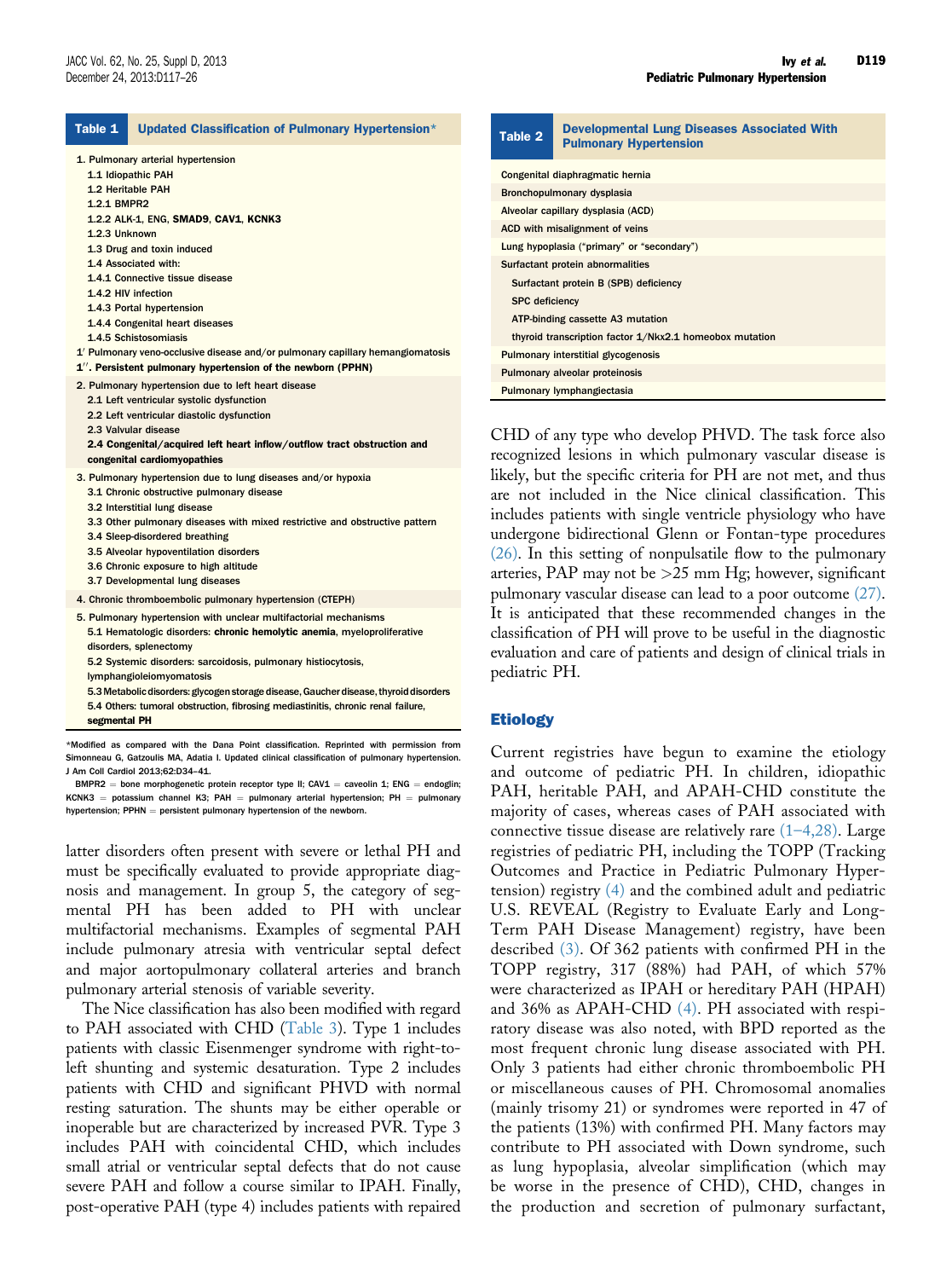<span id="page-3-0"></span>

elevated plasma levels of asymmetric dimethyl arginine, hypothyroidism, obstructive airway disease, sleep apnea, reflux, and aspiration (29–[31\)](#page-8-0).

Another large registry for pediatric PH has been reported from the nationwide Netherlands PH Service [\(32\).](#page-8-0) In this registry, 2,845 of 3,263 pediatric patients with PH had PAH (group 1), including transient PAH (82%) and progressive PAH (5%). The remaining causes of PH included lung disease and/or hypoxemia (8%), PH associated with left heart disease (5%), and chronic thromboembolic PH  $(<1%)$ . The most common causes of transient pulmonary hypertension were PPHN (58%) and APAH-CHD (42%). In the progressive PAH cases, APAH-CHD (72%) and IPAH (23%) were common causes. Down syndrome was the most frequent chromosomal disorder (12%), a rate similar to that observed in the TOPP registry. Thus, early registry reports of children with PH provide important insights into the spectrum of pediatric PH; however, these data are likely limited or biased by the nature of referrals and the clinical practice of PH centers participating in the registries [\(33\)](#page-8-0).

## Epidemiology and Survival

Although the exact incidence and prevalence of PH in pediatric population are still not well known, recent registries have described estimates of incidence and prevalence in

| Table 3                       | <b>Clinical Classification of Congenital Heart Disease</b><br><b>Associated With Pulmonary Arterial Hypertension</b> |
|-------------------------------|----------------------------------------------------------------------------------------------------------------------|
| 1. Eisenmenger Syndrome       |                                                                                                                      |
| 2. Left to right shunts       |                                                                                                                      |
| <b>Operable</b>               |                                                                                                                      |
| Inoperable                    |                                                                                                                      |
| 3. PAH with co-incidental CHD |                                                                                                                      |
| 4. Post-operative PAH         |                                                                                                                      |

Definition of PAH based on mean PAP  $>$  25 mm Hg and PVR  $>$  3 Wood units  $\times$  m<sup>2</sup>.

children with PAH. In the Netherlands registry, the yearly incidence rates for PH were 63.7 cases per million children. The annual incidence rates of IPAH and APAH-CHD were 0.7 and 2.2 cases per million, respectively. The point prevalence of APAH-CHD was 15.6 cases per million. The incidences of PPHN and transient PH associated with CHD were 30.1 and 21.9 cases per million children, respectively [\(32\).](#page-8-0) Likewise, the incidence of IPAH in the national registries from the United Kingdom was 0.48 cases per million children per year, and the prevalence was 2.1 cases per million [\(34\).](#page-8-0)

Prior to the availability of targeted PAH therapies, a single-center cohort study showed that the estimated median survival of children and adults with IPAH were similar  $(4.12 \text{ vs. } 3.12 \text{ years}, \text{ respectively})$   $(35)$ . Currently, with targeted pulmonary vasodilators, the survival rate has continued to improve in pediatric patients with PAH. Patients with childhood-onset PAH in the combined adult and pediatric U.S. REVEAL registry demonstrated 1-, 3-, and 5-year estimated survival rates from diagnostic catheterization of 96  $\pm$  4%, 84  $\pm$  5%, and 74  $\pm$  6%, respectively [\(3\)](#page-7-0). There was no significant difference in 5-year survival between IPAH/FPAH (75  $\pm$  7%) and APAH-CHD (71  $\pm$ 13%). Additionally, a retrospective study from the United Kingdom has shown the survival in 216 children with IPAH and APAH-CHD [\(1\)](#page-7-0). The survival rates of IPAH were 85.6%, 79.9%, and 71.9% at 1, 3, and 5 years, respectively, whereas APAH-CHD survival rates were 92.3%, 83.8%, and 56.9% at 1, 3, and 5 years, respectively. In a separate report of IPAH from the United Kingdom, survival at 1, 3, and 5 years was 89%, 84%, and 75%, whereas transplant-free survival was 89%, 76%, and 57% [\(34\)](#page-8-0). Reports from the Netherlands have shown 1-, 3-, and 5-year survival of 87%, 78%, and 73%, respectively, for patients with progressive PAH [\(36\).](#page-8-0) Although overall survival has improved, certain patients, such as those with repaired CHD and PHVD, remain at increased risk [\(1,32,36,37\).](#page-7-0)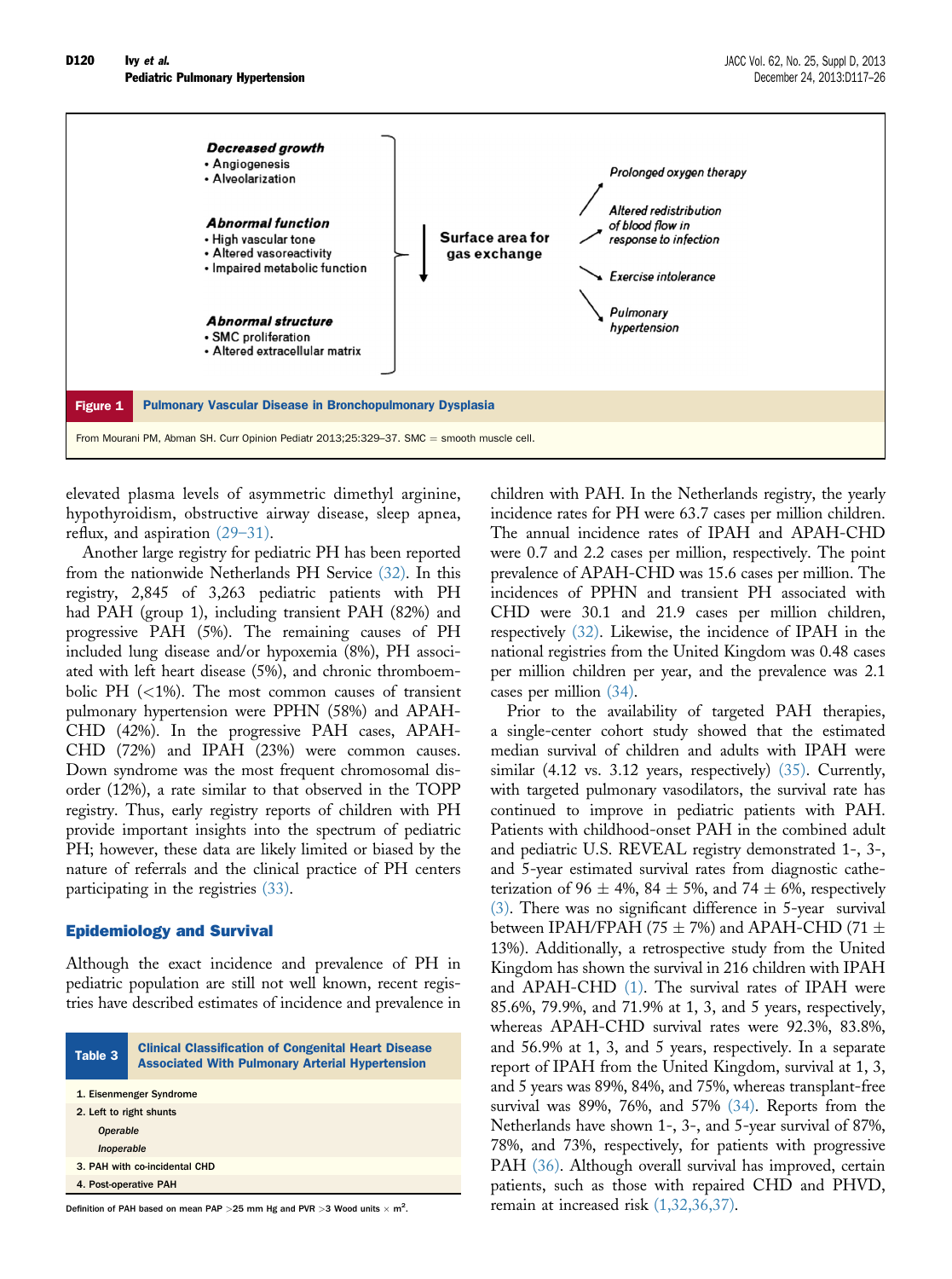

#### **Diagnosis**

A methodical and comprehensive diagnostic approach is important because of the many diseases associated with PH. Despite this, recent registries have shown that most children do not undergo a complete evaluation [\(38](#page-8-0)–40). A modified, comprehensive diagnostic algorithm is shown in Figure 2. Special situations may predispose to the development of PAH and should be considered  $(41)$ .

# Treatment Goals

Although many treatment goals and endpoints for clinical trials are similar in adults and children, there are also important differences. As in adults, clinically meaningful endpoints include clinically relevant events such as death, transplantation, and hospitalization for PAH. Further parameters that directly measure how a patient feels, functions, and survives are meaningful and include functional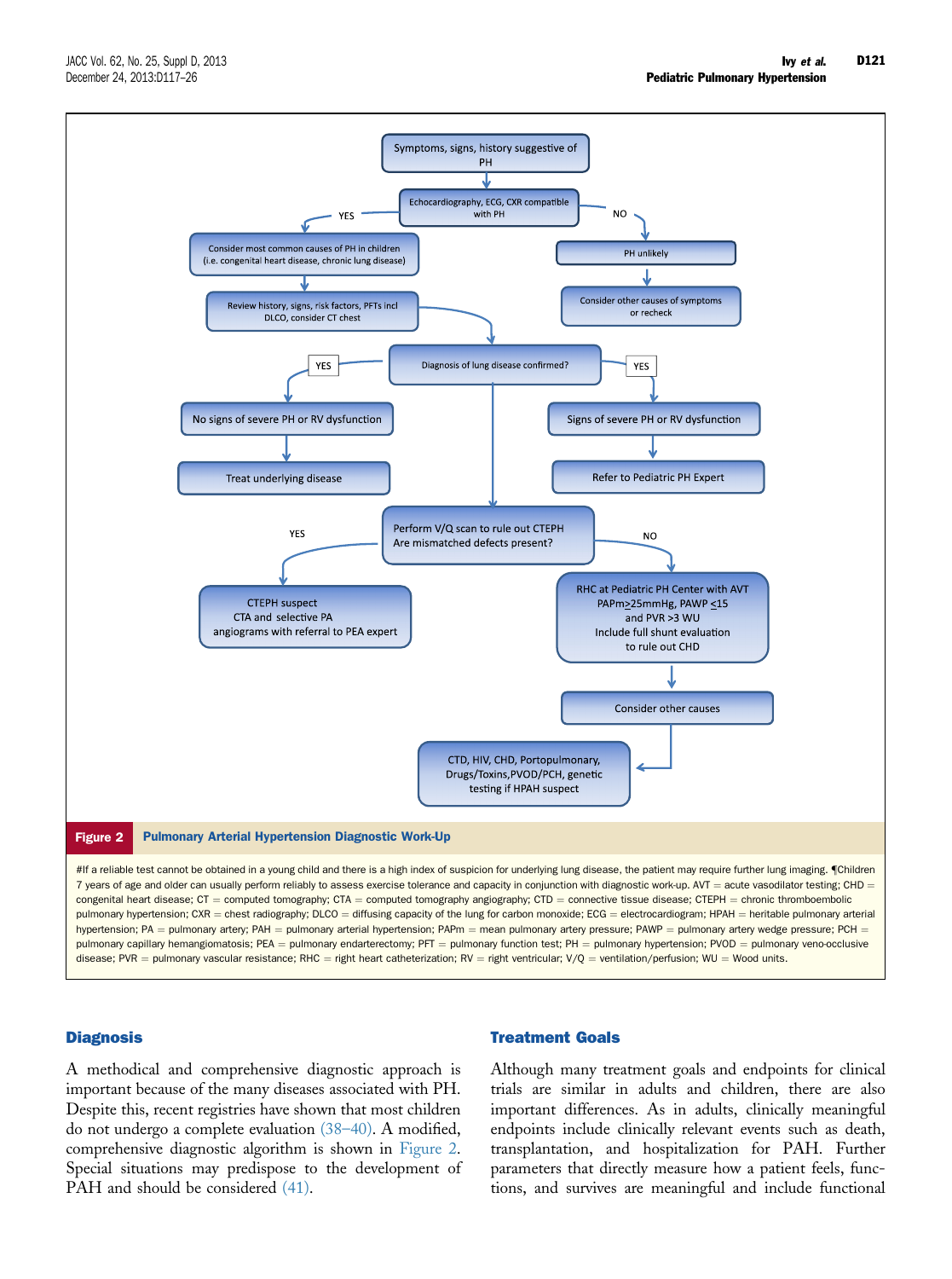<span id="page-5-0"></span>class and exercise testing; however, there are no acceptable surrogates in children. Although World Health Organization (WHO) functional class is not designed specifically for infants and children, it has been shown to correlate with 6-min walk distance and hemodynamic parameters (1–[3,32,34\)](#page-7-0). Further, WHO functional class has been shown to predict risk for PAH worsening and survival in pediatric PH of different subtypes. Although not validated, a functional class designed specifically for children has been proposed [\(42\).](#page-8-0) Pediatric PAH treatment goals may be divided into those that are for patients at lower risk or higher risk for death [\(Table 4](#page-6-0)). As in adults, clinical evidence of right ventricular failure, progression of symptoms, WHO functional class 3/4 [\(3,34,36,43\),](#page-7-0) and elevated brain natriuretic peptide levels (44–[46\)](#page-8-0) are recognized to be associated with higher risk of death. In children, failure to thrive has been associated with higher risk of death [\(3,34\).](#page-7-0) Abnormal hemodynamics are also associated with higher risk, but the values found to be associated with higher risk are different than those for adults. Additional parameters include the ratio of PAPm to systemic artery pressure, right atrial pressure >10 mm Hg, and PVR index (PVRI) greater than 20 Wood units  $\times$  m<sup>2</sup> [\(16,43\).](#page-7-0) In recent pediatric PAH outcome studies, baseline 6-min walk distance was not a predictor of survival, neither when expressed as an absolute distance in meters nor when adjusted to reference values expressed as z-score or as percentage of predicted value [\(1,34,36,46,47\)](#page-7-0). Serial follow-up of cardiac catheterization in pediatric PH may be beneficial. Maintenance of a vasoreactivity has been shown to correlate with survival [\(3,12,16\)](#page-7-0). Indications for repeat cardiac catheterization in children with PH include clinical deterioration, assessment of treatment effect, detection of early disease progression, listing for lung transplant, and prediction of prognosis. However, it must be emphasized that cardiac catheterization should be performed in experienced centers able to manage potential complications such as PH crisis requiring extracorporeal membrane oxygenation [\(40,48](#page-8-0)–50). Noninvasive endpoints to be further evaluated in children include pediatric functional class as well as z-scores for body mass index  $(3,34)$ , echocardiographic parameters such as the systolic to diastolic duration ratio [\(51\)](#page-8-0), tissue Doppler indexes [\(52](#page-8-0)–54), eccentricity index  $(52)$ , tricuspid plane annular excursion  $(52,55)$ , and pericardial effusion. Pediatric reference values for cardiopulmonary exercise testing in association with outcome are needed [\(56,57\)](#page-8-0). Development of assessment tools for daily activity measures may be valuable in determining treatment goals. Initial magnetic resonance imaging parameters are promising [\(58\)](#page-8-0), and pulsatile hemodynamics such as pulmo-nary arterial capacitance [\(59,60\)](#page-8-0) require further validation. Novel parameters, such as fractal branching [\(61\)](#page-8-0), proteomic approaches [\(62,63\),](#page-8-0) and definition of progenitor cell populations (64–[66\)](#page-8-0) are under active study.

## **Treatment**

The prognosis of children with PAH has improved in the past decade owing to new therapeutic agents and aggressive

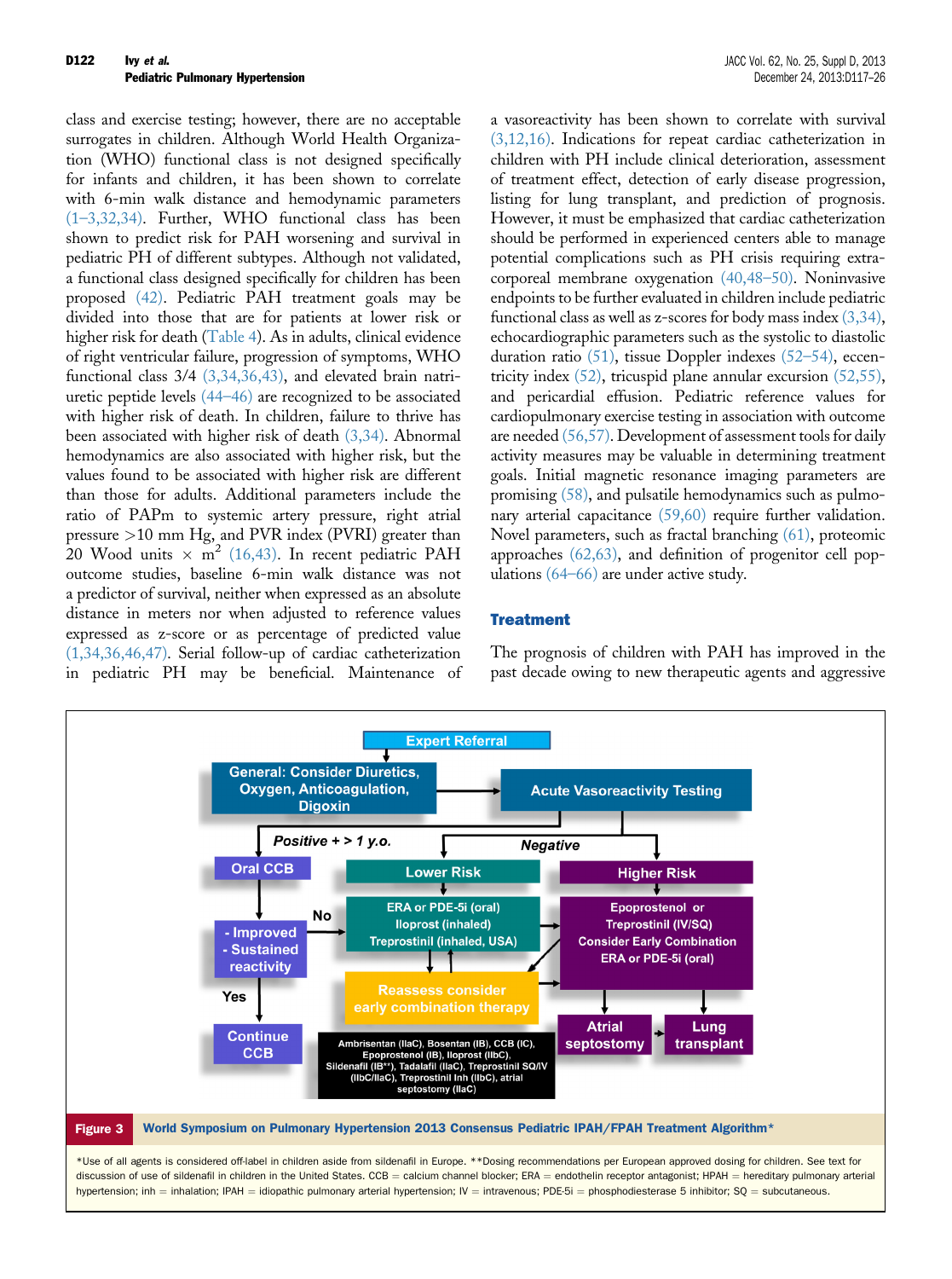<span id="page-6-0"></span>treatment strategies. However, the use of targeted pulmonary PAH therapies in children is almost exclusively based on experience and data from adult studies, rather than evidence from clinical trials in pediatric patients. Due to the complex etiology and relative lack of data in children with PAH, selection of appropriate therapies remains difficult. We propose a pragmatic treatment algorithm based on the strength of expert opinion that is most applicable to children with IPAH [\(Fig. 3\)](#page-5-0). Treatment of PPHN has recently been reviewed [\(67,68\).](#page-9-0)

The ultimate goal of treatment should be improved survival and allowance of normal activities of childhood without the need to self-limit. The Nice pediatric PH treatment algorithm was modeled from the 2009 consensus adult PH treatment algorithm and current pediatric experience [\(69\).](#page-9-0) Background therapy with diuretics, oxygen, anticoagulation, and digoxin should be considered on an individual basis. Care should be taken to not overly decrease intravascular volume due to the pre-load dependence of the right ventricle. Following the complete evaluation for all causes of PH, AVT is recommended to help determine therapy.

In children with a positive AVT response, oral CCBs may be initiated [\(12,70\).](#page-7-0) Therapy with amlodipine, nifedipine, or diltiazem has been used. Because CCBs may have negative inotropic effects in young infants, these agents should be avoided until the child is older than 1 year of age. In the child with a sustained and improved response, CCBs may be continued, but patients may deteriorate, requiring repeat evaluation and additional therapy. For children with a negative acute vasoreactivity response or in the child with a failed or nonsustained response to CCBs, risk stratification should determine additional therapy (Table 4). Although the specific number of lower- or higher-risk criteria to drive therapeutic choices is not yet known, a greater proportion of either should be considered as justification for therapy. Similar to adults, determinants of higher risk in children include clinical evidence of right ventricular failure, progression of symptoms, syncope, WHO functional class III or IV, significantly elevated or rising B-type natriuretic peptide levels, severe right ventricular enlargement or dysfunction,

and pericardial effusion. Additional hemodynamic parameters that predict higher risk include a PAPm to systemic artery pressure ratio  $>0.75$  [\(16\),](#page-7-0) right atrial pressure >10 mm Hg, and PVRI greater than 20 Wood units  $\times$  m<sup>2</sup> [\(43\)](#page-8-0). Additional high-risk parameters include failure to thrive. In the child with a negative acute vasoreactivity response and lower risk, initiation of oral monotherapy is recommended. Treatment of choice is an endothelin receptor antagonist (bosentan [\[43,71](#page-8-0)–77], ambrisentan [\[78,79\]](#page-9-0)) or phosphodiesterase 5 (PDE5) inhibitor (sildenafil [80–[86\],](#page-9-0) tadalafil [\[87,88\]](#page-9-0)). The STARTS-1 (Sildenafil in Treatment-Naive Children, Aged 1–17 Years, With Pulmonary Arterial Hypertension) and STARTS-2 sildenafil trials have received recent regulatory attention and were actively discussed at the WSPH meeting. STARTS-1 and STARTS-2 were worldwide randomized (stratified by weight and ability to exercise), double-blind, placebocontrolled studies of treatment-naive children with PAH. In these 16-week studies, the effects of oral sildenafil monotherapy in pediatric PAH were studied [\(84\).](#page-9-0) Children with PAH (1 to 17 years of age;  $\geq$ 8 kg) received low- (10 mg), medium- (10 to 40 mg), or high- (20 to 80 mg) dose sildenafil or placebo orally 3 times daily. The estimated mean  $\pm$  standard error percentage change in pVO2 for the low-, medium- and high-doses combined versus placebo was  $7.7 \pm 4.0\%$  (95% CI:  $-0.2\%$  to 15.6%; p = 0.056). Thus, the pre-specified primary outcome measure was not statistically significant. Peak VO2 only improved with the medium dose. Functional capacity only improved with high dose sildenafil. PVRI improved with medium- and high-dose sildenafil, but mean PAP was lower only with medium-dose sildenafil. As of June 2011, 37 deaths had been reported in the STARTS-2 extension study (26 on study treatment). Most patients who died had IPAH/ HPAH and baseline functional class III/IV disease; patients who died had worse baseline hemodynamics. Hazard ratios for mortality were 3.95 (95% CI: 1.46 to 10.65) for high versus low dose and 1.92 (95% CI: 0.65 to 5.65) for medium versus low dose [\(83\).](#page-9-0) Review of these data by the U.S. Food and Drug Administration (FDA) and the European Medicines Agency (EMA) resulted in disparate

| <b>Pediatric Determinants of Risk</b><br>Table 4                                     |                                 |                                                                                                                         |
|--------------------------------------------------------------------------------------|---------------------------------|-------------------------------------------------------------------------------------------------------------------------|
| <b>Lower Risk</b>                                                                    | <b>Determinants of Risk</b>     | <b>Higher Risk</b>                                                                                                      |
| <b>No</b>                                                                            | Clinical evidence of RV failure | <b>Yes</b>                                                                                                              |
| <b>No</b>                                                                            | Progression of symptoms         | <b>Yes</b>                                                                                                              |
| <b>No</b>                                                                            | Syncope                         | <b>Yes</b>                                                                                                              |
|                                                                                      | Growth                          | <b>Failure to thrive</b>                                                                                                |
| IJ                                                                                   | <b>WHO functional class</b>     | <b>III.IV</b>                                                                                                           |
| <b>Minimally elevated</b>                                                            | SBNP/NTproBNP                   | <b>Significantly elevated Rising level</b>                                                                              |
|                                                                                      | Echocardiography                | Severe RV enlargement/dysfunction<br><b>Pericardial Effusion</b>                                                        |
| Systemic CI $>$ 3.0 l/min/m <sup>2</sup><br>mPAP/mSAP < 0.75<br>Acute vasoreactivity | Hemodynamics                    | Systemic CI $<$ 2.5 l/min/m <sup>2</sup><br>mPAP/mSAP > 0.75<br>$RAP > 10$ mm Hg<br>PVRI > 20 WU $\cdot$ m <sup>2</sup> |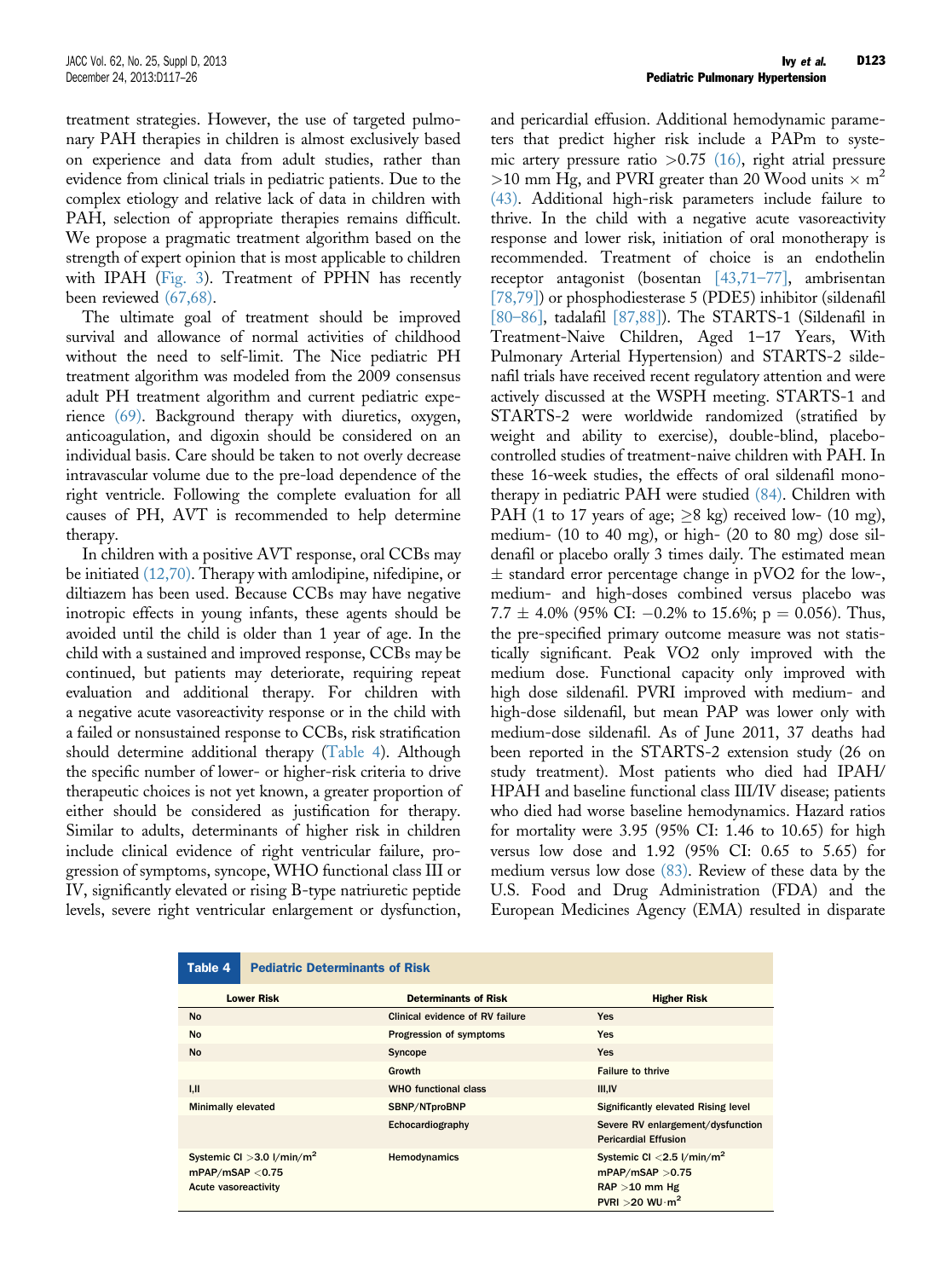<span id="page-7-0"></span>recommendations. Sildenafil was approved by the EMA in 2011 (10 mg 3 times daily for weight <20 kg and 20 mg 3 times daily for weight  $>20$  kg), with a later warning on avoidance of use of higher doses. In August 2012, the FDA released a warning against the (chronic) use of sildenafil for pediatric patients (ages 1 to 17 years) with PAH.

Children who deteriorate on either endothelin receptor antagonist or PDE5 inhibitor agents may benefit from consideration of early combination therapy (add-on or up front). If the child remains in a low-risk category, addition of inhaled prostacyclin (iloprost [10,89–91], treprostinil [11,92]) to background therapy may be beneficial. It is crucial to emphasize the importance of continuous repeat evaluation for progression of disease in children on any of these therapies. In children who are higher risk, initiation of intravenous epoprostenol (l1,12,70,90,93–96) or treprostinil [\(96,97\)](#page-9-0) should be strongly considered. Experience using subcutaneous treprostinil is increasing as well [\(98\).](#page-9-0) In the child deteriorating with high-risk features, early consideration of lung transplant is important.

Atrial septostomy may be considered in the child with worsening PAH despite optimal medical therapy but should be considered before the later stages with increased risk [\(99\).](#page-9-0) Features of a high-risk patient for this procedure include high right atrial pressure and low cardiac output. Atrial septostomy may be considered as an initial procedure or before consideration of lung transplant. Surgical creation of a palliative Potts shunt (descending aorta to left pulmonary artery) has been described as a new option for severely ill children with suprasystemic IPAH [\(100\).](#page-9-0) Serial reassessment of the response to targeted PAH agents remains a critical part of the long-term care in children with PH. Future clinical trials designed specifically for pediatric patients with PH are essential to further optimize therapeutic guidelines.

## **Conclusions**

The incidence and prevalence of IPAH are lower in children than adults. The Nice classification incorporates the growing population of children with developmental lung diseases, such as BPD and CDH. Recent treatment strategies in children have improved their prognosis over the past decade since the introduction of new therapeutic agents, although almost all are based on experience and cohort studies rather than randomized trials. Future pediatric studies are required for development of specific treatment strategies and clinical endpoints for children with PH.

Reprint requests and correspondence: Dr. Dunbar Ivy, Pediatric Cardiology, Children's Hospital Colorado, 13123 East 16th Avenue, B100, Aurora, Colorado 80045. E-mail: [dunbar.ivy@](mailto:dunbar.ivy@childrenscolorado.org) [childrenscolorado.org.](mailto:dunbar.ivy@childrenscolorado.org)

#### REFERENCES

- 1. [Haworth SG, Hislop AA. Treatment and survival in children with](http://refhub.elsevier.com/S0735-1097(13)05871-3/sref1) [pulmonary arterial hypertension: the UK Pulmonary Hypertension](http://refhub.elsevier.com/S0735-1097(13)05871-3/sref1) [Service for Children 2001](http://refhub.elsevier.com/S0735-1097(13)05871-3/sref1)–2006. Heart 2009;95:312–7.
- 2. [Fraisse A, Jais X, Schleich JM, et al. Characteristics and prospective](http://refhub.elsevier.com/S0735-1097(13)05871-3/sref2) [2-year follow-up of children with pulmonary arterial hypertension in](http://refhub.elsevier.com/S0735-1097(13)05871-3/sref2) [France. Arch Cardiovasc Dis 2010;103:66](http://refhub.elsevier.com/S0735-1097(13)05871-3/sref2)–74.
- 3. [Barst RJ, McGoon MD, Elliott CG, Foreman AJ, Miller DP,](http://refhub.elsevier.com/S0735-1097(13)05871-3/sref3) [Ivy DD. Survival in childhood pulmonary arterial hypertension:](http://refhub.elsevier.com/S0735-1097(13)05871-3/sref3) [insights from the registry to evaluate early and long-term pulmonary](http://refhub.elsevier.com/S0735-1097(13)05871-3/sref3) [arterial hypertension disease management. Circulation 2012;125:](http://refhub.elsevier.com/S0735-1097(13)05871-3/sref3) [113](http://refhub.elsevier.com/S0735-1097(13)05871-3/sref3)–22.
- 4. [Berger RM, Beghetti M, Humpl T, et al. Clinical features of paedi](http://refhub.elsevier.com/S0735-1097(13)05871-3/sref4)[atric pulmonary hypertension: a registry study. Lancet 2012;379:](http://refhub.elsevier.com/S0735-1097(13)05871-3/sref4) [537](http://refhub.elsevier.com/S0735-1097(13)05871-3/sref4)–46.
- 5. [Barst RJ, Ertel SI, Beghetti M, Ivy DD. Pulmonary arterial hyper](http://refhub.elsevier.com/S0735-1097(13)05871-3/sref5)[tension: a comparison between children and adults. Eur Respir J 2011;](http://refhub.elsevier.com/S0735-1097(13)05871-3/sref5) [37:665](http://refhub.elsevier.com/S0735-1097(13)05871-3/sref5)–77.
- 6. D'[Alonzo GE, Barst RJ, Ayres SM, et al. Survival in patients with](http://refhub.elsevier.com/S0735-1097(13)05871-3/sref6) [primary pulmonary hypertension. Results from a national prospective](http://refhub.elsevier.com/S0735-1097(13)05871-3/sref6) [registry. Ann Intern Med 1991;115:343](http://refhub.elsevier.com/S0735-1097(13)05871-3/sref6)–9.
- 7. [Atz AM, Adatia I, Lock JE, Wessel DL. Combined effects of nitric](http://refhub.elsevier.com/S0735-1097(13)05871-3/sref7) [oxide and oxygen during acute pulmonary vasodilator testing. J Am](http://refhub.elsevier.com/S0735-1097(13)05871-3/sref7) [Coll Cardiol 1999;33:813](http://refhub.elsevier.com/S0735-1097(13)05871-3/sref7)–9.
- 8. [Rimensberger PC, Spahr-Schopfer I, Berner M, et al. Inhaled nitric](http://refhub.elsevier.com/S0735-1097(13)05871-3/sref8) [oxide versus aerosolized iloprost in secondary pulmonary hypertension](http://refhub.elsevier.com/S0735-1097(13)05871-3/sref8) [in children with congenital heart disease: vasodilator capacity and](http://refhub.elsevier.com/S0735-1097(13)05871-3/sref8) [cellular mechanisms. Circulation 2001;103:544](http://refhub.elsevier.com/S0735-1097(13)05871-3/sref8)–8.
- 9. [Balzer DT, Kort HW, Day RW, et al. Inhaled nitric oxide as](http://refhub.elsevier.com/S0735-1097(13)05871-3/sref9) [a preoperative test \(INOP test I\): the INOP Test Study Group.](http://refhub.elsevier.com/S0735-1097(13)05871-3/sref9) [Circulation 2002;106:I76](http://refhub.elsevier.com/S0735-1097(13)05871-3/sref9)–81.
- 10. [Ivy DD, Doran AK, Smith KJ, et al. Short- and long-term effects of](http://refhub.elsevier.com/S0735-1097(13)05871-3/sref10) [inhaled iloprost therapy in children with pulmonary arterial hyper](http://refhub.elsevier.com/S0735-1097(13)05871-3/sref10)[tension. J Am Coll Cardiol 2008;51:161](http://refhub.elsevier.com/S0735-1097(13)05871-3/sref10)–9.
- 11. [Takatsuki S, Parker DK, Doran AK, Friesen RH, Ivy DD. Acute](http://refhub.elsevier.com/S0735-1097(13)05871-3/sref11) [pulmonary vasodilator testing with inhaled treprostinil in children](http://refhub.elsevier.com/S0735-1097(13)05871-3/sref11) [with pulmonary arterial hypertension. Pediatr Cardiol 2013;34:](http://refhub.elsevier.com/S0735-1097(13)05871-3/sref11) [1006](http://refhub.elsevier.com/S0735-1097(13)05871-3/sref11)–12.
- 12. [Yung D, Widlitz AC, Rosenzweig EB, Kerstein D, Maislin G,](http://refhub.elsevier.com/S0735-1097(13)05871-3/sref12) [Barst RJ. Outcomes in children with idiopathic pulmonary arterial](http://refhub.elsevier.com/S0735-1097(13)05871-3/sref12) [hypertension. Circulation 2004;110:660](http://refhub.elsevier.com/S0735-1097(13)05871-3/sref12)–5.
- 13. [Sitbon O, Humbert M, Jais X, et al. Long-term response to calcium](http://refhub.elsevier.com/S0735-1097(13)05871-3/sref13) [channel blockers in idiopathic pulmonary arterial hypertension.](http://refhub.elsevier.com/S0735-1097(13)05871-3/sref13) [Circulation 2005;111:3105](http://refhub.elsevier.com/S0735-1097(13)05871-3/sref13)–11.
- 14. [Giglia TM, Humpl T. Preoperative pulmonary hemodynamics and](http://refhub.elsevier.com/S0735-1097(13)05871-3/sref14) [assessment of operability: is there a pulmonary vascular resistance that](http://refhub.elsevier.com/S0735-1097(13)05871-3/sref14) [precludes cardiac operation? Pediatric Crit Care Med 2010;11:](http://refhub.elsevier.com/S0735-1097(13)05871-3/sref14) [S57](http://refhub.elsevier.com/S0735-1097(13)05871-3/sref14)–69.
- 15. [Moller JH, Patton C, Varco RL, Lillehei CW. Late results \(30 to 35](http://refhub.elsevier.com/S0735-1097(13)05871-3/sref15) [years\) after operative closure of isolated ventricular septal defect from](http://refhub.elsevier.com/S0735-1097(13)05871-3/sref15) [1954 to 1960. Am J Cardiol 1991;68:1491](http://refhub.elsevier.com/S0735-1097(13)05871-3/sref15)–7.
- 16. [Douwes JM, van Loon RL, Hoendermis ES, et al. Acute pulmonary](http://refhub.elsevier.com/S0735-1097(13)05871-3/sref16) [vasodilator response in paediatric and adult pulmonary arterial](http://refhub.elsevier.com/S0735-1097(13)05871-3/sref16) [hypertension: occurrence and prognostic value when comparing three](http://refhub.elsevier.com/S0735-1097(13)05871-3/sref16) [response criteria. Eur Heart J 2011;32:3137](http://refhub.elsevier.com/S0735-1097(13)05871-3/sref16)–46.
- 17. [Kawut SM, Horn EM, Berekashvili KK, et al. New predictors of](http://refhub.elsevier.com/S0735-1097(13)05871-3/sref17) [outcome in idiopathic pulmonary arterial hypertension. Am J Cardiol](http://refhub.elsevier.com/S0735-1097(13)05871-3/sref17) [2005;95:199](http://refhub.elsevier.com/S0735-1097(13)05871-3/sref17)–203.
- 18. [Simonneau G, Robbins IM, Beghetti M, et al. Updated clinical](http://refhub.elsevier.com/S0735-1097(13)05871-3/sref18) classifi[cation of pulmonary hypertension. J Am Coll Cardiol 2009;54:](http://refhub.elsevier.com/S0735-1097(13)05871-3/sref18) [S43](http://refhub.elsevier.com/S0735-1097(13)05871-3/sref18)–54.
- 19. [Austin ED, Ma L, LeDuc C, et al. Whole exome sequencing to](http://refhub.elsevier.com/S0735-1097(13)05871-3/sref19) [identify a novel gene \(caveolin-1\) associated with human pulmonary](http://refhub.elsevier.com/S0735-1097(13)05871-3/sref19) [arterial hypertension. Circ Cardiovasc Genet 2012;5:336](http://refhub.elsevier.com/S0735-1097(13)05871-3/sref19)–43.
- 20. [Ma L, Roman-Campos D, Austin ED, et al. A novel channel](http://refhub.elsevier.com/S0735-1097(13)05871-3/sref20)[opathy in pulmonary arterial hypertension. N Engl J Med 2013;](http://refhub.elsevier.com/S0735-1097(13)05871-3/sref20) [369:351](http://refhub.elsevier.com/S0735-1097(13)05871-3/sref20)–61.
- 21. [Kerstjens-Frederikse WS, Bongers EM, Roofthooft MT, et al. TBX4](http://refhub.elsevier.com/S0735-1097(13)05871-3/sref21) [mutations \(small patella syndrome\) are associated with childhood](http://refhub.elsevier.com/S0735-1097(13)05871-3/sref21)[onset pulmonary arterial hypertension. J Med Genet 2013;50:500](http://refhub.elsevier.com/S0735-1097(13)05871-3/sref21)–6.
- 22. [Adatia I, Kulik T, Mullen M. Pulmonary venous hypertension or](http://refhub.elsevier.com/S0735-1097(13)05871-3/sref22) [pulmonary hypertension due to left heart disease. Prog Pediatr Cardiol](http://refhub.elsevier.com/S0735-1097(13)05871-3/sref22) [2009;27:35](http://refhub.elsevier.com/S0735-1097(13)05871-3/sref22)–42.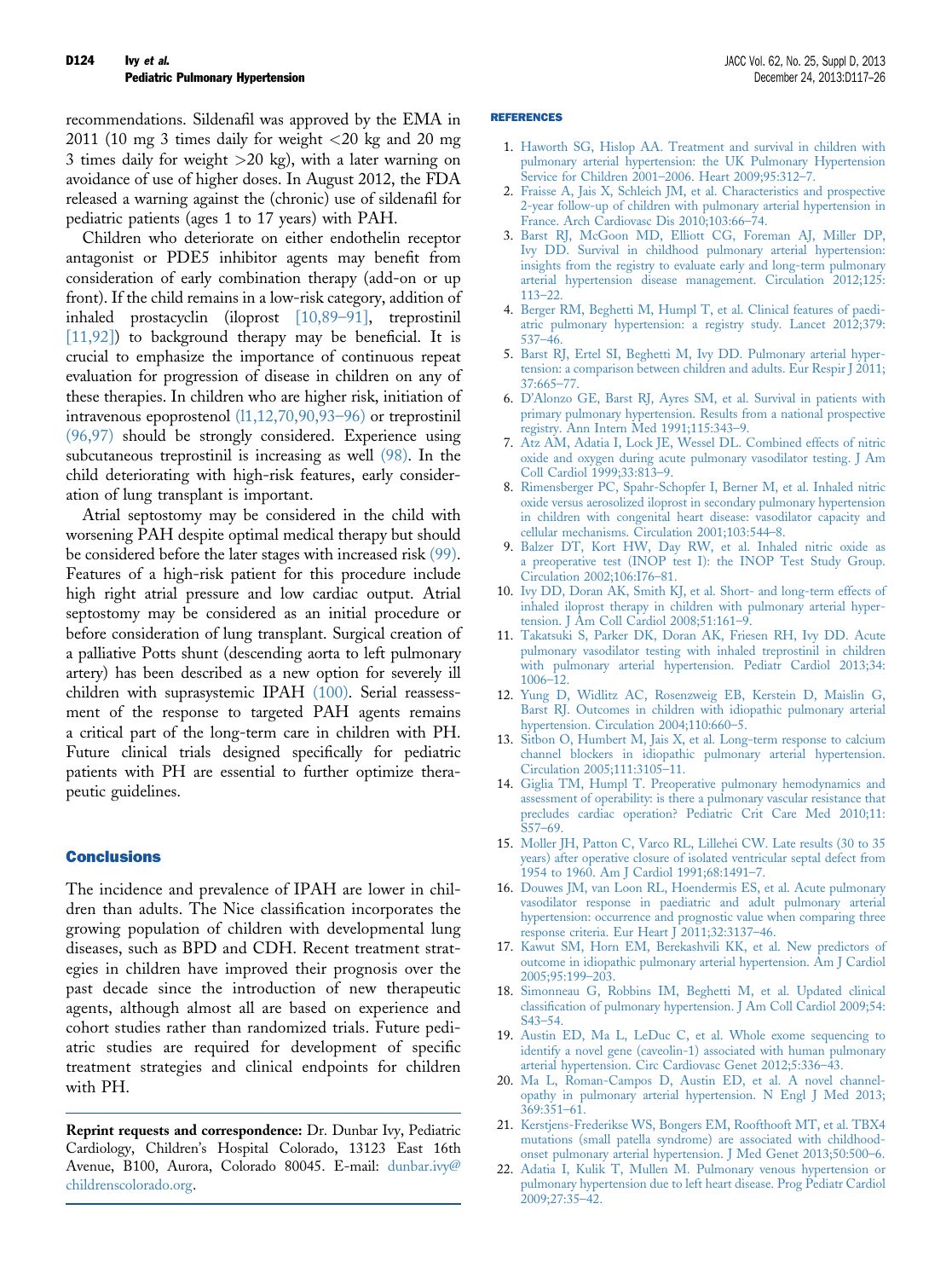- <span id="page-8-0"></span>23. [Mourani PM, Abman SH. Pulmonary vascular disease in broncho](http://refhub.elsevier.com/S0735-1097(13)05871-3/sref23)[pulmonary dysplasia: pulmonary hypertension and beyond. Curr Opin](http://refhub.elsevier.com/S0735-1097(13)05871-3/sref23) [Pediatr 2013;25:329](http://refhub.elsevier.com/S0735-1097(13)05871-3/sref23)–37.
- 24. [Thebaud B, Tibboel D. Pulmonary hypertension associated with](http://refhub.elsevier.com/S0735-1097(13)05871-3/sref24) [congenital diaphragmatic hernia. Cardiol Young 2009;19 Suppl 1:](http://refhub.elsevier.com/S0735-1097(13)05871-3/sref24) 49–[53.](http://refhub.elsevier.com/S0735-1097(13)05871-3/sref24)
- 25. [Rollins MD. Recent advances in the management of congenital dia](http://refhub.elsevier.com/S0735-1097(13)05871-3/sref25)[phragmatic hernia. Curr Opin Pediatr 2012;24:379](http://refhub.elsevier.com/S0735-1097(13)05871-3/sref25)–85.
- 26. [Cerro MJ, Abman S, Diaz G, et al. A consensus approach to the](http://refhub.elsevier.com/S0735-1097(13)05871-3/sref26) classifi[cation of pediatric pulmonary hypertensive vascular disease:](http://refhub.elsevier.com/S0735-1097(13)05871-3/sref26) [report from the PVRI Pediatric Taskforce, Panama 2011. Pulm Circ](http://refhub.elsevier.com/S0735-1097(13)05871-3/sref26) [2011;1:286](http://refhub.elsevier.com/S0735-1097(13)05871-3/sref26)–98.
- 27. [Mitchell MB, Campbell DN, Ivy D, et al. Evidence of pulmonary](http://refhub.elsevier.com/S0735-1097(13)05871-3/sref27) [vascular disease after heart transplantation for Fontan circulation](http://refhub.elsevier.com/S0735-1097(13)05871-3/sref27) [failure. J Thorac Cardiovasc Surg 2004;128:693](http://refhub.elsevier.com/S0735-1097(13)05871-3/sref27)-702.
- 28. [Takatsuki S, Soep JB, Calderbank M, Ivy DD. Connective tissue](http://refhub.elsevier.com/S0735-1097(13)05871-3/sref28) [disease presenting with signs and symptoms of pulmonary hyperten](http://refhub.elsevier.com/S0735-1097(13)05871-3/sref28)[sion in children. Pediatr Cardiol 2011;32:828](http://refhub.elsevier.com/S0735-1097(13)05871-3/sref28)–33.
- 29. [Cooney TP, Thurlbeck WM. Pulmonary hypoplasia in Down](http://refhub.elsevier.com/S0735-1097(13)05871-3/sref29)'s [syndrome. N Engl J Med 1982;307:1170](http://refhub.elsevier.com/S0735-1097(13)05871-3/sref29)–3.
- 30. [Cua CL, Rogers LK, Chicoine LG, et al. Down syndrome patients](http://refhub.elsevier.com/S0735-1097(13)05871-3/sref30) [with pulmonary hypertension have elevated plasma levels of asym](http://refhub.elsevier.com/S0735-1097(13)05871-3/sref30)[metric dimethylarginine. Eur J Pediatr 2011;170:859](http://refhub.elsevier.com/S0735-1097(13)05871-3/sref30)–63.
- 31. [Hawkins A, Langton-Hewer S, Henderson J, Tulloh RM. Manage](http://refhub.elsevier.com/S0735-1097(13)05871-3/sref31)[ment of pulmonary hypertension in Down syndrome. Eur J Pediatr](http://refhub.elsevier.com/S0735-1097(13)05871-3/sref31) [2011;170:915](http://refhub.elsevier.com/S0735-1097(13)05871-3/sref31)–21.
- 32. [van Loon RL, Roofthooft MT, Hillege HL, et al. Pediatric pulmonary](http://refhub.elsevier.com/S0735-1097(13)05871-3/sref32) [hypertension in the Netherlands: epidemiology and characterization](http://refhub.elsevier.com/S0735-1097(13)05871-3/sref32) [during the period 1991 to 2005. Circulation 2011;124:1755](http://refhub.elsevier.com/S0735-1097(13)05871-3/sref32)–64.
- 33. [Levy M, Celermajer D, Szezepanski I, Boudjemline Y, Bonnet D. Do](http://refhub.elsevier.com/S0735-1097(13)05871-3/sref33) [tertiary paediatric hospitals deal with the same spectrum of paediatric](http://refhub.elsevier.com/S0735-1097(13)05871-3/sref33) [pulmonary hypertension as multicentre registries? Eur Respir J 2013;](http://refhub.elsevier.com/S0735-1097(13)05871-3/sref33) [41:236](http://refhub.elsevier.com/S0735-1097(13)05871-3/sref33)–9.
- 34. [Moledina S, Hislop AA, Foster H, Schulze-Neick I, Haworth SG.](http://refhub.elsevier.com/S0735-1097(13)05871-3/sref34) [Childhood idiopathic pulmonary arterial hypertension: a national](http://refhub.elsevier.com/S0735-1097(13)05871-3/sref34) [cohort study. Heart 2010;96:1401](http://refhub.elsevier.com/S0735-1097(13)05871-3/sref34)–6.
- 35. [Sandoval J, Bauerle O, Gomez A, Palomar A, Martinez](http://refhub.elsevier.com/S0735-1097(13)05871-3/sref35) [Guerra ML, Furuya ME. Primary pulmonary hypertension in](http://refhub.elsevier.com/S0735-1097(13)05871-3/sref35) [children: clinical characterization and survival. J Am Coll Cardiol](http://refhub.elsevier.com/S0735-1097(13)05871-3/sref35) [1995;25:466](http://refhub.elsevier.com/S0735-1097(13)05871-3/sref35)–74.
- 36. [van Loon RL, Roofthooft MT, Delhaas T, et al. Outcome of pediatric](http://refhub.elsevier.com/S0735-1097(13)05871-3/sref36) [patients with pulmonary arterial hypertension in the era of new](http://refhub.elsevier.com/S0735-1097(13)05871-3/sref36) [medical therapies. Am J Cardiol 2010;106:117](http://refhub.elsevier.com/S0735-1097(13)05871-3/sref36)–24.
- 37. [Manes A, Palazzini M, Leci E, Bacchi Reggiani ML, Branzi A,](http://refhub.elsevier.com/S0735-1097(13)05871-3/sref37) [Galie N. Current era survival of patients with pulmonary arterial](http://refhub.elsevier.com/S0735-1097(13)05871-3/sref37) [hypertension associated with congenital heart disease: a comparison](http://refhub.elsevier.com/S0735-1097(13)05871-3/sref37) [between clinical subgroups. Eur Heart J 2013 Mar 1 \[E-pub ahead of](http://refhub.elsevier.com/S0735-1097(13)05871-3/sref37) [print\].](http://refhub.elsevier.com/S0735-1097(13)05871-3/sref37)
- 38. [Haworth SG. The management of pulmonary hypertension in chil](http://refhub.elsevier.com/S0735-1097(13)05871-3/sref38)[dren. Arch Dis Child 2008;93:620](http://refhub.elsevier.com/S0735-1097(13)05871-3/sref38)–5.
- 39. [Rosenzweig EB, Feinstein JA, Humpl T, Ivy DD. Pulmonary arterial](http://refhub.elsevier.com/S0735-1097(13)05871-3/sref39) [hypertension in children: diagnostic work up and challenges. Prog](http://refhub.elsevier.com/S0735-1097(13)05871-3/sref39) [Pediatr Cardiol 2009;27:7](http://refhub.elsevier.com/S0735-1097(13)05871-3/sref39)–11.
- 40. [Beghetti M, Berger RM, Schulze-Neick I, et al. Diagnostic evaluation](http://refhub.elsevier.com/S0735-1097(13)05871-3/sref40) [of paediatric pulmonary hypertension in current clinical practice. Eur](http://refhub.elsevier.com/S0735-1097(13)05871-3/sref40) [Respir J 2013;42:689](http://refhub.elsevier.com/S0735-1097(13)05871-3/sref40)–700.
- 41. Condino AA, Ivy DD, O'[Connor JA, et al. Portopulmonary hyper](http://refhub.elsevier.com/S0735-1097(13)05871-3/sref41)[tension in pediatric patients. J Pediatr 2005;147:20](http://refhub.elsevier.com/S0735-1097(13)05871-3/sref41)–6.
- 42. [Lammers AE, Adatia I, Cerro MJ, et al. Functional classi](http://refhub.elsevier.com/S0735-1097(13)05871-3/sref42)fication of [pulmonary hypertension in children: report from the PVRI Pediatric](http://refhub.elsevier.com/S0735-1097(13)05871-3/sref42) [Taskforce, Panama 2011. Pulm Circ 2011;1:280](http://refhub.elsevier.com/S0735-1097(13)05871-3/sref42)–5.
- 43. [Ivy DD, Rosenzweig EB, Lemarie JC, Brand M, Rosenberg D,](http://refhub.elsevier.com/S0735-1097(13)05871-3/sref43) [Barst RJ. Long-term outcomes in children with pulmonary arterial](http://refhub.elsevier.com/S0735-1097(13)05871-3/sref43) [hypertension treated with bosentan in real-world clinical settings. Am](http://refhub.elsevier.com/S0735-1097(13)05871-3/sref43) [J Cardiol 2010;106:1332](http://refhub.elsevier.com/S0735-1097(13)05871-3/sref43)–8.
- 44. [Bernus A, Wagner BD, Accurso F, Doran A, Kaess H, Ivy DD. Brain](http://refhub.elsevier.com/S0735-1097(13)05871-3/sref44) [natriuretic peptide levels in managing pediatric patients with pulmo](http://refhub.elsevier.com/S0735-1097(13)05871-3/sref44)[nary arterial hypertension. Chest 2009;135:745](http://refhub.elsevier.com/S0735-1097(13)05871-3/sref44)–51.
- 45. [Lammers AE, Hislop AA, Haworth SG. Prognostic value of B-type](http://refhub.elsevier.com/S0735-1097(13)05871-3/sref45) [natriuretic peptide in children with pulmonary hypertension. Int J](http://refhub.elsevier.com/S0735-1097(13)05871-3/sref45) [Cardiol 2009;135:21](http://refhub.elsevier.com/S0735-1097(13)05871-3/sref45)–6.
- 46. [Van Albada ME, Loot FG, Fokkema R, Roofthooft MT,](http://refhub.elsevier.com/S0735-1097(13)05871-3/sref46) [Berger RM. Biological serum markers in the management of pediatric](http://refhub.elsevier.com/S0735-1097(13)05871-3/sref46) [pulmonary arterial hypertension. Pediatr Res 2008;63:321](http://refhub.elsevier.com/S0735-1097(13)05871-3/sref46)–7.
- 47. [Lammers AE, Munnery E, Hislop AA, Haworth SG. Heart rate](http://refhub.elsevier.com/S0735-1097(13)05871-3/sref47) [variability predicts outcome in children with pulmonary arterial](http://refhub.elsevier.com/S0735-1097(13)05871-3/sref47) [hypertension. Int J Cardiol 2010;142:159](http://refhub.elsevier.com/S0735-1097(13)05871-3/sref47)–65.
- 48. [Carmosino MJ, Friesen RH, Doran A, Ivy DD. Perioperative](http://refhub.elsevier.com/S0735-1097(13)05871-3/sref48) [complications in children with pulmonary hypertension undergoing](http://refhub.elsevier.com/S0735-1097(13)05871-3/sref48) [noncardiac surgery or cardiac catheterization. Anesth Analg 2007;104:](http://refhub.elsevier.com/S0735-1097(13)05871-3/sref48) [521](http://refhub.elsevier.com/S0735-1097(13)05871-3/sref48)–7.
- 49. [Hill KD, Lim DS, Everett AD, Ivy DD, Moore JD. Assessment of](http://refhub.elsevier.com/S0735-1097(13)05871-3/sref49) [pulmonary hypertension in the pediatric catheterization laboratory:](http://refhub.elsevier.com/S0735-1097(13)05871-3/sref49) [current insights from the Magic registry. Catheter Cardiovasc Interv](http://refhub.elsevier.com/S0735-1097(13)05871-3/sref49) [2010;76:865](http://refhub.elsevier.com/S0735-1097(13)05871-3/sref49)–73.
- 50. [Taylor CJ, Derrick G, McEwan A, Haworth SG, Sury MR. Risk of](http://refhub.elsevier.com/S0735-1097(13)05871-3/sref50) [cardiac catheterization under anaesthesia in children with pulmonary](http://refhub.elsevier.com/S0735-1097(13)05871-3/sref50) [hypertension. Br J Anaesth 2007;98:657](http://refhub.elsevier.com/S0735-1097(13)05871-3/sref50)–61.
- 51. [Alkon J, Humpl T, Manlhiot C, McCrindle BW, Reyes JT,](http://refhub.elsevier.com/S0735-1097(13)05871-3/sref51) [Friedberg MK. Usefulness of the right ventricular systolic to dia](http://refhub.elsevier.com/S0735-1097(13)05871-3/sref51)[stolic duration ratio to predict functional capacity and survival in](http://refhub.elsevier.com/S0735-1097(13)05871-3/sref51) [children with pulmonary arterial hypertension. Am J Cardiol 2010;](http://refhub.elsevier.com/S0735-1097(13)05871-3/sref51) [106:430](http://refhub.elsevier.com/S0735-1097(13)05871-3/sref51)–6.
- 52. [Kassem E, Humpl T, Friedberg MK. Prognostic signi](http://refhub.elsevier.com/S0735-1097(13)05871-3/sref52)ficance of [2-dimensional, M-mode, and Doppler echo indices of right ventric](http://refhub.elsevier.com/S0735-1097(13)05871-3/sref52)[ular function in children with pulmonary arterial hypertension. Am](http://refhub.elsevier.com/S0735-1097(13)05871-3/sref52) [Heart J 2013;165:1024](http://refhub.elsevier.com/S0735-1097(13)05871-3/sref52)–31.
- 53. [Lammers AE, Haworth SG, Riley G, Maslin K, Diller GP, Marek J.](http://refhub.elsevier.com/S0735-1097(13)05871-3/sref53) [Value of tissue Doppler echocardiography in children with pulmonary](http://refhub.elsevier.com/S0735-1097(13)05871-3/sref53) [hypertension. J Am Soc Echocardiogr 2012;25:504](http://refhub.elsevier.com/S0735-1097(13)05871-3/sref53)–10.
- 54. [Takatsuki S, Nakayama T, Jone PN, et al. Tissue Doppler imaging](http://refhub.elsevier.com/S0735-1097(13)05871-3/sref54) [predicts adverse outcome in children with idiopathic pulmonary](http://refhub.elsevier.com/S0735-1097(13)05871-3/sref54) [arterial hypertension. J Pediatr 2012;161:1126](http://refhub.elsevier.com/S0735-1097(13)05871-3/sref54)–31.
- 55. [Koestenberger M, Ravekes W, Everett AD, et al. Right ventricular](http://refhub.elsevier.com/S0735-1097(13)05871-3/sref55) [function in infants, children and adolescents: reference values of the](http://refhub.elsevier.com/S0735-1097(13)05871-3/sref55) [tricuspid annular plane systolic excursion \(TAPSE\) in 640 healthy](http://refhub.elsevier.com/S0735-1097(13)05871-3/sref55) [patients and calculation of z score values. J Am Soc Echocardiogr](http://refhub.elsevier.com/S0735-1097(13)05871-3/sref55) [2009;22:715](http://refhub.elsevier.com/S0735-1097(13)05871-3/sref55)–9.
- 56. [Lammers AE, Diller GP, Odendaal D, Tailor S, Derrick G,](http://refhub.elsevier.com/S0735-1097(13)05871-3/sref56) [Haworth SG. Comparison of 6-min walk test distance and cardio](http://refhub.elsevier.com/S0735-1097(13)05871-3/sref56)[pulmonary exercise test performance in children with pulmonary](http://refhub.elsevier.com/S0735-1097(13)05871-3/sref56) [hypertension. Arch Dis Child 2011;96:141](http://refhub.elsevier.com/S0735-1097(13)05871-3/sref56)–7.
- 57. [Smith G, Reyes JT, Russell JL, Humpl T. Safety of maximal](http://refhub.elsevier.com/S0735-1097(13)05871-3/sref57) [cardiopulmonary exercise testing in pediatric patients with pulmonary](http://refhub.elsevier.com/S0735-1097(13)05871-3/sref57) [hypertension. Chest 2009;135:1209](http://refhub.elsevier.com/S0735-1097(13)05871-3/sref57)–14.
- 58. [Moledina S, Pandya B, Bartsota M, et al. Prognostic signi](http://refhub.elsevier.com/S0735-1097(13)05871-3/sref58)ficance of [cardiac magnetic resonance imaging in children with pulmonary](http://refhub.elsevier.com/S0735-1097(13)05871-3/sref58) [hypertension. Circ Cardiovasc Imaging 2013;6:407](http://refhub.elsevier.com/S0735-1097(13)05871-3/sref58)–14.
- 59. [Hunter KS, Lee PF, Lanning CJ, et al. Pulmonary vascular input](http://refhub.elsevier.com/S0735-1097(13)05871-3/sref59) [impedance is a combined measure of pulmonary vascular resistance](http://refhub.elsevier.com/S0735-1097(13)05871-3/sref59) [and stiffness and predicts clinical outcomes better than pulmonary](http://refhub.elsevier.com/S0735-1097(13)05871-3/sref59) [vascular resistance alone in pediatric patients with pulmonary hyper](http://refhub.elsevier.com/S0735-1097(13)05871-3/sref59)[tension. Am Heart J 2008;155:166](http://refhub.elsevier.com/S0735-1097(13)05871-3/sref59)–74.
- 60. [Sajan I, Manlhiot C, Reyes J, McCrindle BW, Humpl T,](http://refhub.elsevier.com/S0735-1097(13)05871-3/sref60) [Friedberg MK. Pulmonary arterial capacitance in children with idio](http://refhub.elsevier.com/S0735-1097(13)05871-3/sref60)[pathic pulmonary arterial hypertension and pulmonary arterial](http://refhub.elsevier.com/S0735-1097(13)05871-3/sref60) [hypertension associated with congenital heart disease: relation to](http://refhub.elsevier.com/S0735-1097(13)05871-3/sref60) [pulmonary vascular resistance, exercise capacity, and survival. Am](http://refhub.elsevier.com/S0735-1097(13)05871-3/sref60) [Heart J 2011;162:562](http://refhub.elsevier.com/S0735-1097(13)05871-3/sref60)–8.
- 61. [Moledina S, de Bruyn A, Schievano S, et al. Fractal branching](http://refhub.elsevier.com/S0735-1097(13)05871-3/sref61) quantifi[es vascular changes and predicts survival in pulmonary](http://refhub.elsevier.com/S0735-1097(13)05871-3/sref61) [hypertension: a proof of principle study. Heart 2011;97:1245](http://refhub.elsevier.com/S0735-1097(13)05871-3/sref61)–9.
- 62. [Duncan M, Wagner BD, Murray K, et al. Circulating cytokines and](http://refhub.elsevier.com/S0735-1097(13)05871-3/sref62) [growth factors in pediatric pulmonary hypertension. Mediators](http://refhub.elsevier.com/S0735-1097(13)05871-3/sref62) Infl[amm 2012;2012:143428.](http://refhub.elsevier.com/S0735-1097(13)05871-3/sref62)
- 63. [Yeager ME, Colvin KL, Everett AD, Stenmark KR, Ivy DD. Plasma](http://refhub.elsevier.com/S0735-1097(13)05871-3/sref63) [proteomics of differential outcome to long-term therapy in children](http://refhub.elsevier.com/S0735-1097(13)05871-3/sref63) [with idiopathic pulmonary arterial hypertension. Proteomics Clin](http://refhub.elsevier.com/S0735-1097(13)05871-3/sref63) [Appl 2012;6:257](http://refhub.elsevier.com/S0735-1097(13)05871-3/sref63)–67.
- 64. [Smadja DM, Mauge L, Gaussem P, et al. Treprostinil increases the](http://refhub.elsevier.com/S0735-1097(13)05871-3/sref64) [number and angiogenic potential of endothelial progenitor cells in](http://refhub.elsevier.com/S0735-1097(13)05871-3/sref64) [children with pulmonary hypertension. Angiogenesis 2011;14:17](http://refhub.elsevier.com/S0735-1097(13)05871-3/sref64)–27.
- 65. [Yeager ME, Nguyen CM, Belchenko DD, et al. Circulating myeloid](http://refhub.elsevier.com/S0735-1097(13)05871-3/sref65)[derived suppressor cells are increased and activated in pulmonary](http://refhub.elsevier.com/S0735-1097(13)05871-3/sref65) [hypertension. Chest 2012;141:944](http://refhub.elsevier.com/S0735-1097(13)05871-3/sref65)–52.
- 66. [Yeager ME, Nguyen CM, Belchenko DD, et al. Circulating](http://refhub.elsevier.com/S0735-1097(13)05871-3/sref66) fibro[cytes are increased in children and young adults with pulmonary](http://refhub.elsevier.com/S0735-1097(13)05871-3/sref66) [hypertension. Eur Respir J 2012;39:104](http://refhub.elsevier.com/S0735-1097(13)05871-3/sref66)–11.